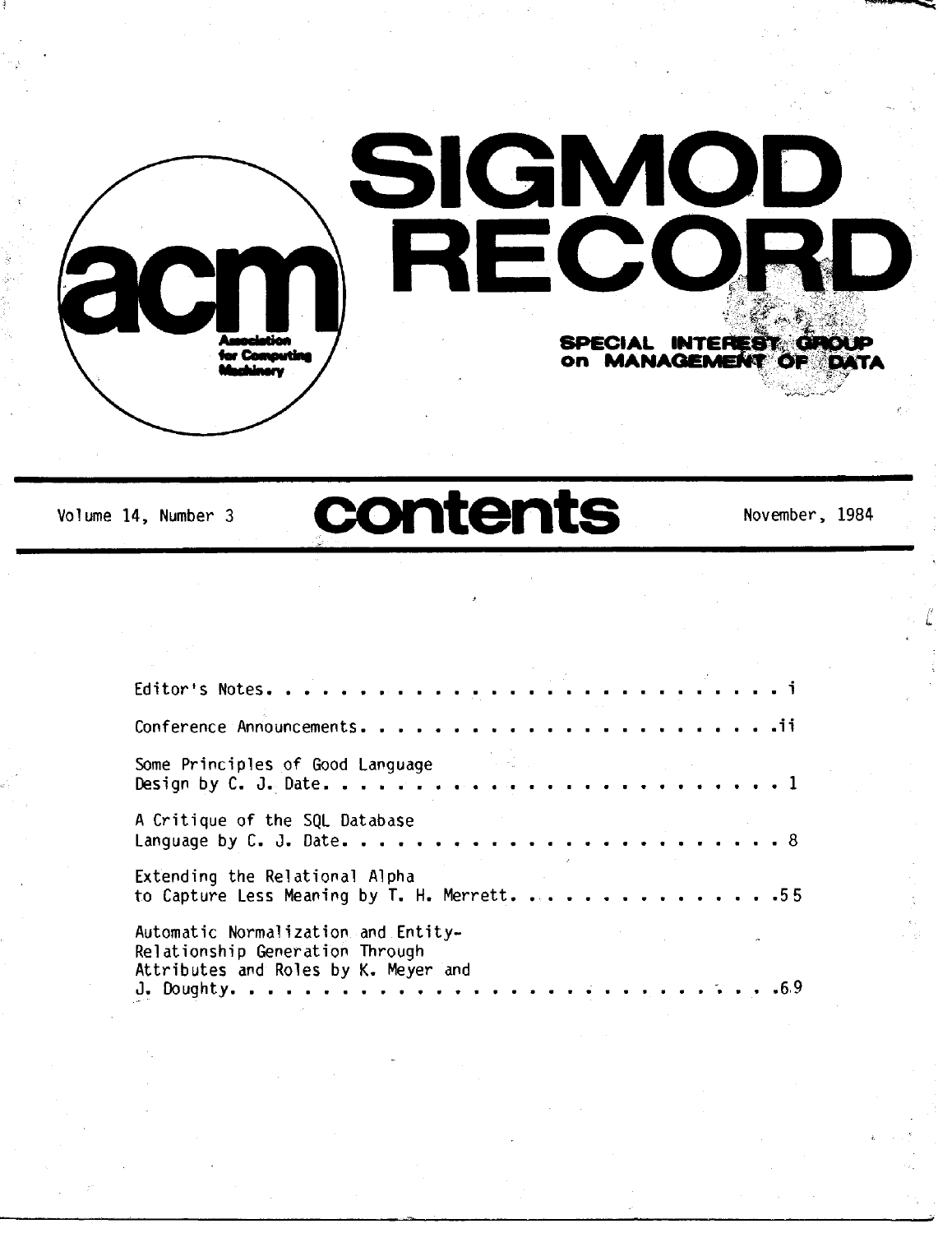#### SIGMOD RECORD

Quarterly Publication of the Association for Computing Machinery (ACM)

Special Interest Group on Management of Data (SIGMOD)

### SIGMOD Officers

#### Chairperson

#### Vice-Chairperson

Beatrice Yormark Yormark Enterprises, Inc. 1006 Cameron Street Alexandria, VA 22314 (703) 836-2696

Jeffrey Ullman Department of Computer Science Stanford University Stanford, CA 94305 (415) 497-9745

Secretary-Treasurer

Dennis McLeod Computer Science Department University of Southern California Los Angeles, CA 90089 - 0782 (213) 743-8302

#### SIGMOD Newsletter Editor

• Jon D. Clark Business Computer Information Systems Department College of Business North Texas State University Denton, TX 76203 (817) 565-3103

CONTRIBUTIONS to the SIGHOD RECORD may be sent to the Editor. They should be camera-ready and typed single spaced.

MEMBERSHIP IN SIGHOD (at \$3 per year) is open to ACM members, associate members and student members; non-ACM members may belong to SIGHOD (at \$11 par year) provided their major professional allegience is in a field other than information processing or computing. Library subscriptions are available for \$9 per year.

CHANGES OF ADDRESS, SUBSCRIPTION INQUIRIES and OTHER BUSINESS INQUIRIES should be directed to ACM SIGHOD, 11 West 42nd Street, New York, NY 10036.

REGULAR BACK ISSUES of the SIGHOD RECORD (formerly FDT) are available from ACM Headquarters for \$2 per copy prepaid. SIGNOD WORKSHOP PROCEEDINGS are also available for different prices.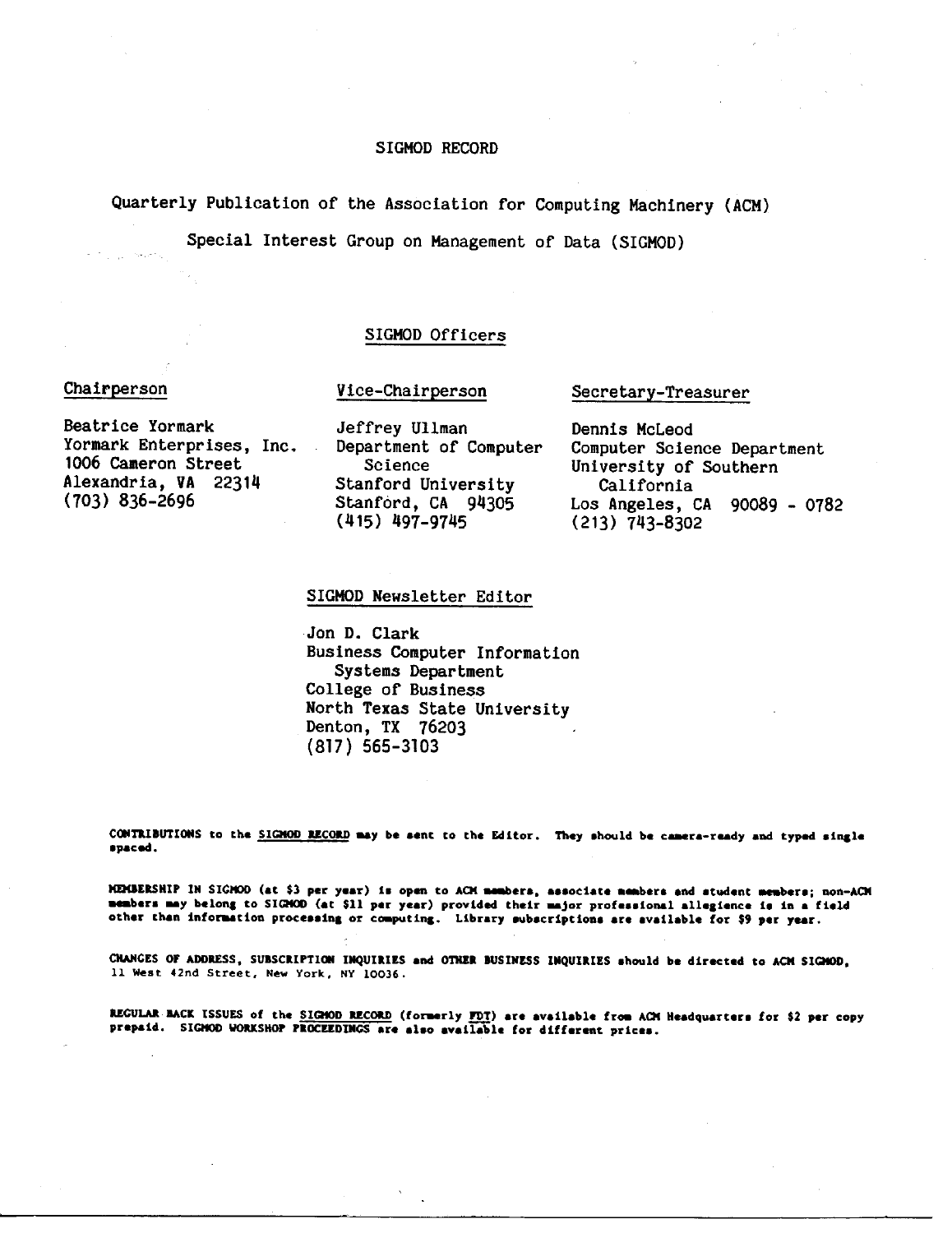# EDITOR'S NOTES

This issue marks the second RECORD which I have produced with your contributions. Hopefully, the process and the product will get smoother as experience builds. For those readers considering submission of an article please see my guidelines in the March, 1984 (Vol. 14, No. 1) issue. These restrictions will make each issue more readable and my job much easier.

of Database Engineering. It is felt that many common areas of interest exist between the two publications and that many of the readers of the RECORD are between the two publications and the many of the readers of the Database Engineering. A joint publication is being  $constidered$  sometime next year. Please make any suggestions you wish.